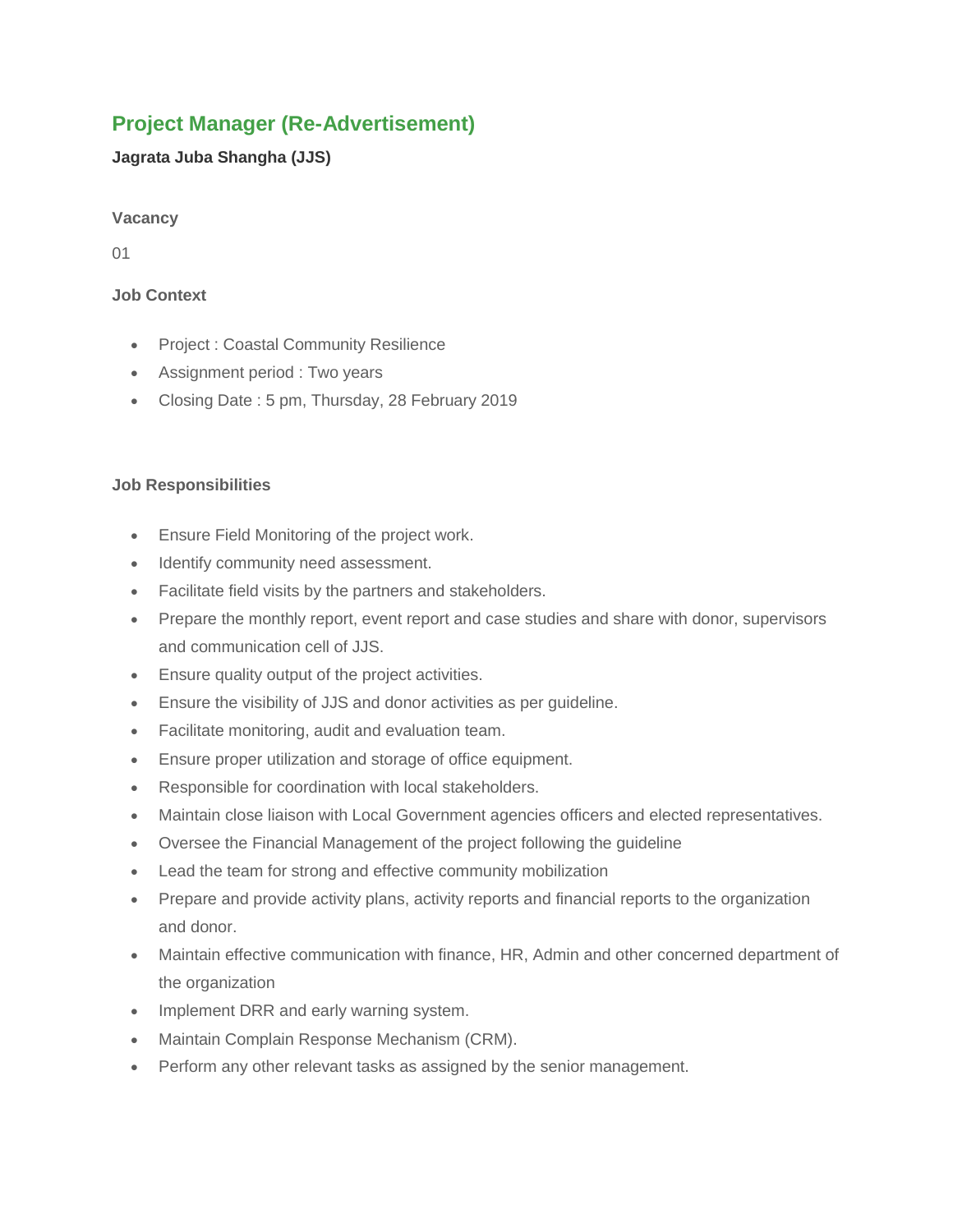#### **Employment Status**

Full-time

#### **Educational Requirements**

• Bachelor in Environmental Science, Forestry, Disaster management, Development studies, URP or related subjects.

### **Additional Requirements**

- Age at most 45 years
- Female candidates are encouraged to apply.
- Minimum 2 years working experience in Disaster Management or Climate Change issues.
- Report writing capacity in English, Computer and communication skills.

#### **Job Location**

Bagerhat (Mongla)

#### **Salary**

Tk. 33600 (Monthly)

### **Compensation & Other Benefits**

• Travel allowance: Actual

#### **Job Source**

Bdjobs.com Online Job Posting

# **Apply Procedure**

Send your application to jjshrdinfo@gmail.com

or

If you are interested and meet the criteria, please enclose and read the instruction carefully as missing of any one is considered disqualification for the position:

- CV with two valid references and clear information oriented (requested to prepare the CV not more than three (04) pages).
	- Cover letter briefings with his/her competencies for the position and one recent Photograph.